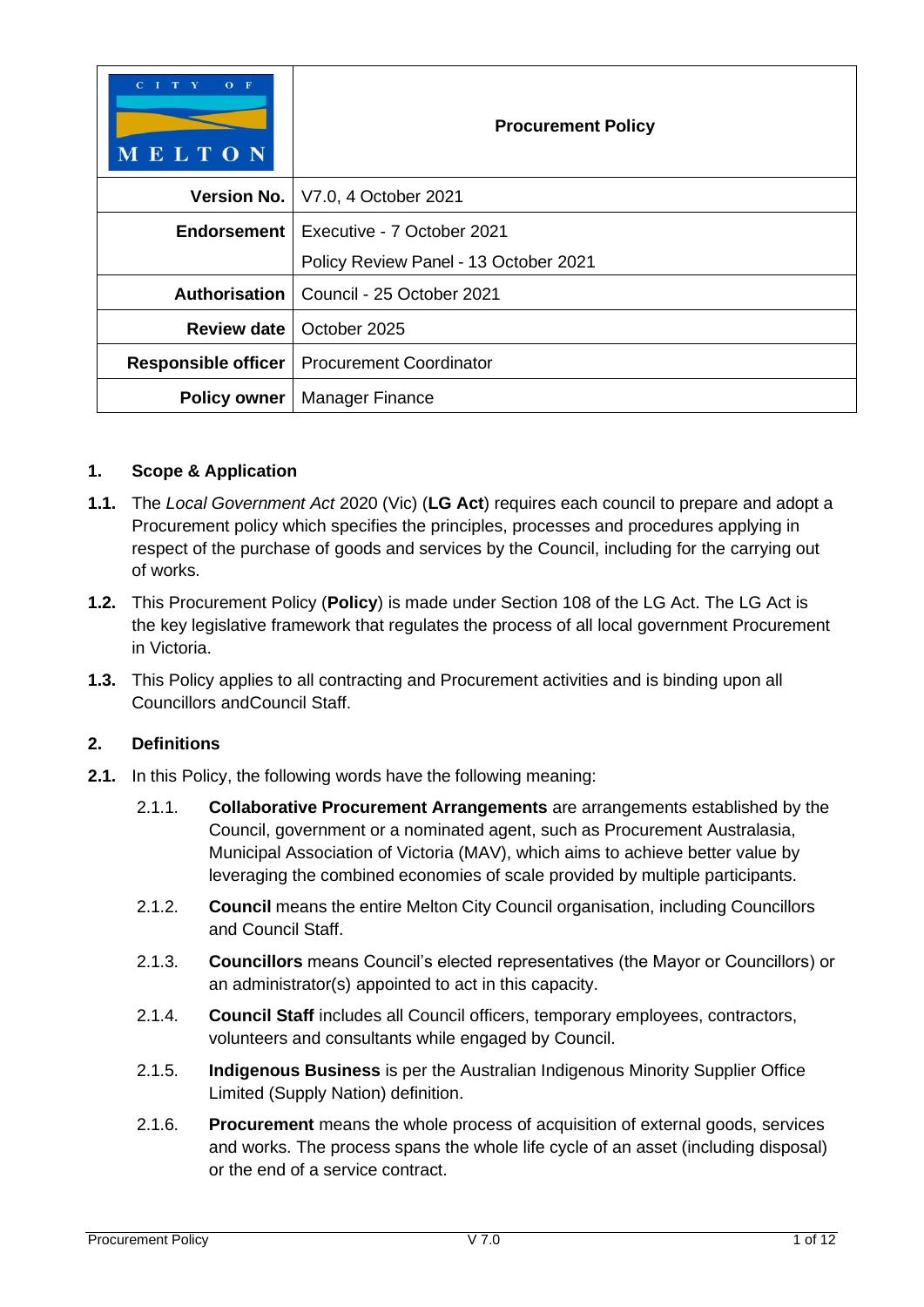- 2.1.7. **Procurement Procedures** are Council's procedures that support this Policy contained or referred to in the endorsed Procurement Procedures Manual.
- 2.1.8. **Sustainable Procurement** is defined in clauses [4.8](#page-3-0) to [4.10.](#page-4-0)
- 2.1.9. **Total Contract Value** means the sum of once-off or ongoing cumulative spend over the life of the Contract, including:
	- 2.1.9.1. costs applicable to any options for either party to extend the contract;
	- 2.1.9.2. applicable goods and services (GST);
	- 2.1.9.3. anticipated contingency allowances or variations;
	- 2.1.9.4. all other known, anticipatory and reasonably foreseeable costs.
- 2.1.10. **Value for Money** is defined in clause [4.2.](#page-1-0)

#### **3. Purpose**

- **3.1.** The purpose of this Policy is to establish a Procurement framework for Council to ensure that the Procurement of all goods, services and works promotes open and fair competition and provide Value for Money.
- **3.2.** This Policy further aims to:
	- 3.2.1. provide guidance to Council to allow consistency and control over Procurement activities;
	- 3.2.2. demonstrate accountability to rate payers;
	- 3.2.3. provide guidance on ethical behaviour in public sector purchasing;
	- 3.2.4. demonstrate the application of elements of best practice in purchasing;
	- 3.2.5. demonstrate the consideration of sustainability in Procurement with respect to social, economic and environmental factors; and
	- 3.2.6. seek to undertake Collaborative Procurement Arrangements.

### **4. Procurement Governance**

### **4.1. Principles**

- 4.1.1. Irrespective of the value or complexity of Procurement, Council will apply the following principles that have been developed taking into account industry and best practice standards:
	- 4.1.2. Value for Money;
	- 4.1.3. open and fair competition;
	- 4.1.4. accountability;
	- 4.1.5. risk management;
	- 4.1.6. probity and transparency;
	- 4.1.7. Sustainable Procurement economic (Buy Local), environmental and social (including ethnicity and gender).

## <span id="page-1-0"></span>**4.2. Value for Money**

4.2.1. Obtaining Value for Money does not mean Council is obliged to accept the lowest price.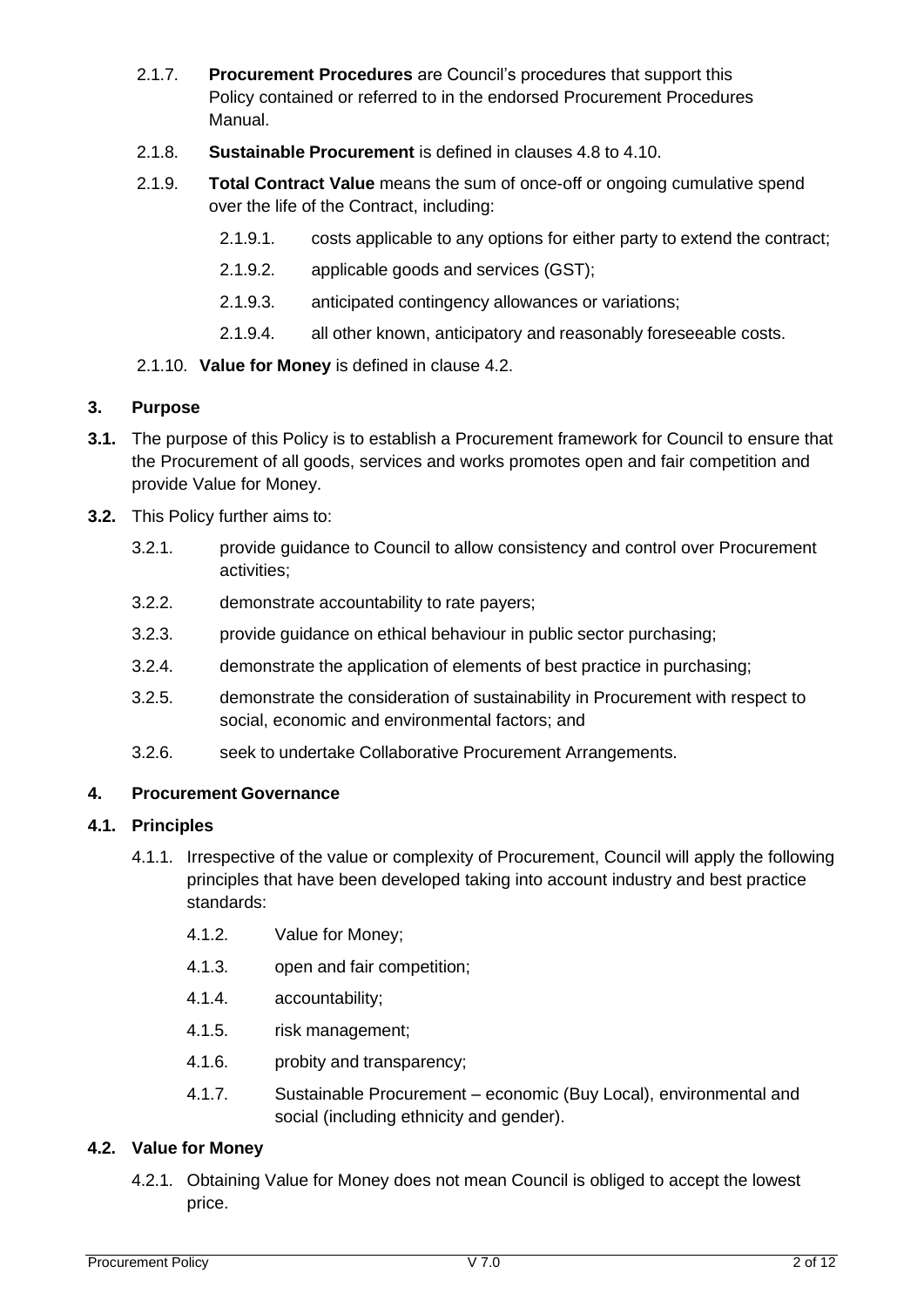- 4.2.2. The concept of 'Value for Money' involves taking into account both financial and nonfinancial factors including:
	- 4.2.2.1. advancing Council's priorities;
	- 4.2.2.2. fitness for purpose;
	- 4.2.2.3. quality;
	- 4.2.2.4. service and support; and
	- 4.2.2.5. whole-of-life costs and transaction costs associated with acquiring, using, holding, maintaining and disposing of goods, services or works.
- 4.2.3. Value for money involves a balanced judgement of financial and non-financial factors.

## **4.3. Open and Fair Competition**

- 4.3.1. All prospective suppliers must be treated (and be seen to be treated) fairly and in an open and transparent manner, with the same access to information about the Procurement to enable them to submit prices, quotations and tenders on the same basis.
- 4.3.2. Council must adequately test the market in a consistent manner without any bias, or perception of bias, so that potential suppliers and the public have confidence in the outcome.
- 4.3.3. Where applicable, the provisions of the *Competition & Consumer Act* 2010 (Cth), must be complied with in the Procurement process.

# **4.4. Accountability**

- 4.4.1. Council Officers are responsible for the actions and decisions they take in relation to Procurement and for the resulting outcomes. Council Officers are answerable for such activities through established lines of accountability and delegation, and ultimately to the Chief Executive Officer.
- 4.4.2. Council Officers must ensure they comply with Council delegations and provide appropriate and reliable advice to Council to allow it to make sound decisions on Procurement matters.

#### **4.5. Risk Management**

- 4.5.1. Strategies for managing risks associated with all Procurement processes are in place and consistent.
- 4.5.2. The risk management policies adopted by Council comply with all legislative requirements, including Occupational Health and Safety laws.
- 4.5.3. Risk management strategies and policies must be applied at all stages of Procurement activities to ensure that such activities are planned and carried out in a manner that will:
	- 4.5.3.1. protect Council from legal liability; and
	- 4.5.3.2. enhance Council's capability to prevent, withstand and recover from, the interruption to the supply of goods, services and works.

#### **4.6. Probity and Transparency**

4.6.1. In all commercial dealings, the highest standards of probity, honesty and transparency must be observed.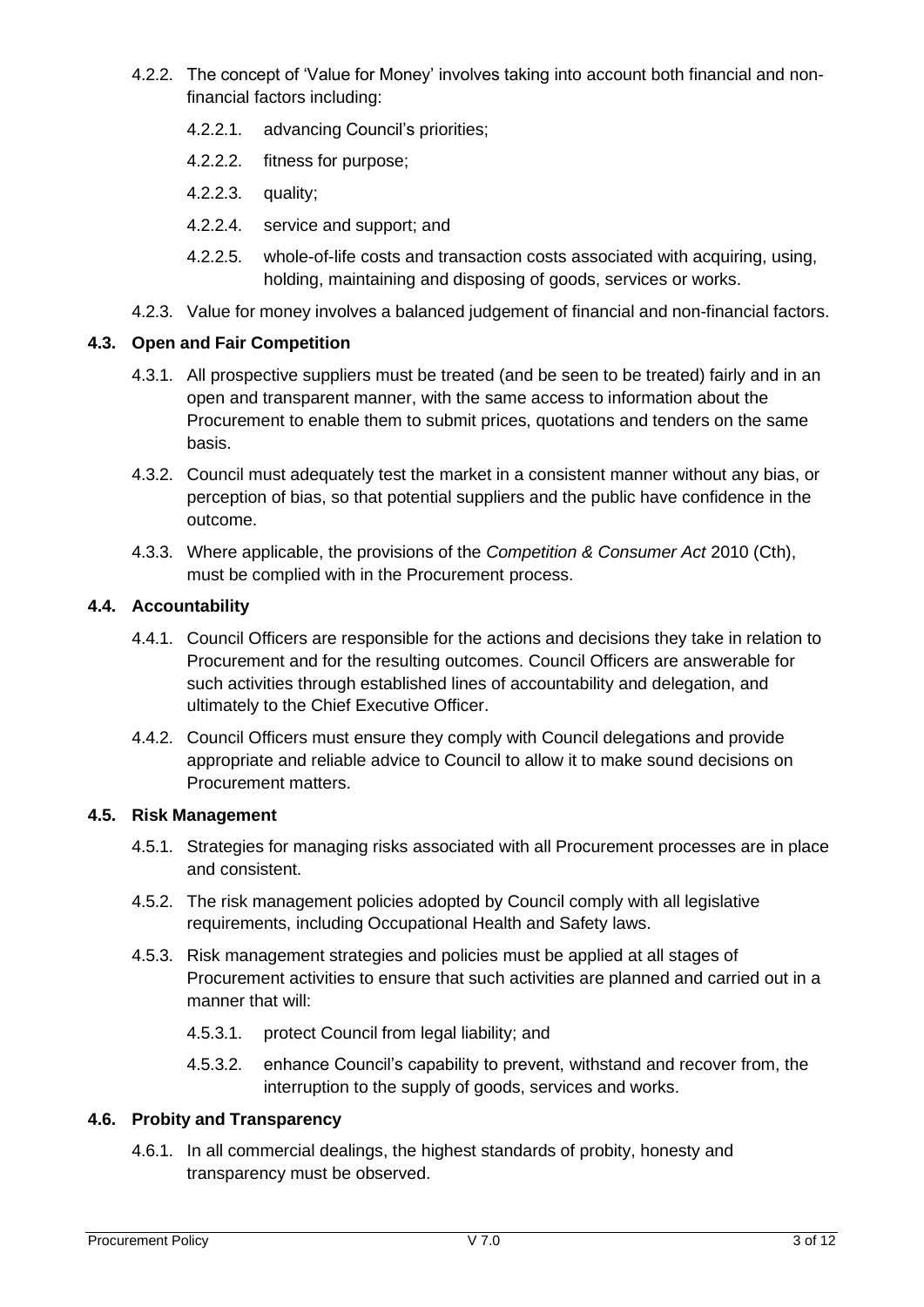- 4.6.2. Council and Council Officers must conduct their business in a fair, honest and open manner, demonstrating the highest levels of integrity, consistent with the LG Act and the public interest.
- 4.6.3. All Council activities must be conducted with integrity and in a manner able to withstand the closest possible scrutiny.

## **4.7. Conflict of Interest and Gifts**

- 4.7.1. Councillors and Council staff shall at all times avoid situations which may give rise to an actual or perceived conflict of interest. A conflict of interest may be a 'general' or a 'material' conflict of interest.
- 4.7.2. A member of Council Staff has a general conflict of interest in a matter if an impartial, fair-minded person would consider that the person's private interests could result in that person acting in a manner that is contrary to their public duty.
- 4.7.3. A member of Council Staff has a material conflict of interest in a matter if an affected person would gain a benefit or suffer a loss depending on the outcome of the matter. The benefit or loss may be direct or indirect and pecuniary or non-pecuniary. Affected persons include, among others, the member of Council Staff and their family members.
- 4.7.4. Council officers involved in Procurement and contract management activities must:
	- 4.7.4.1. **avoid** conflicts of interests, whether material, general or actual or perceived;
	- 4.7.4.2. **declare** that they do not have a conflict of interest in respect of the Procurement by completing a conflict of interest declaration and ensure it is updated where necessary
	- 4.7.4.3. **declare** to their direct supervisor any items delivered to Council which were not part of the requirements of the contract and which could be construed as gifts or new assets to Council. Such items must also be referenced on supplier invoices;
	- 4.7.4.4. **observe** prevailing Council and Government guidelines on how to prevent or deal with conflict of interest situations, and not take advantage of any tender related information whether or not for personal gain,

## <span id="page-3-0"></span>**4.8. Sustainable Procurement – Economic (Buy Local)**

- 4.8.1. Council recognises that it is a major purchaser of goods, services and works and that its Procurement practices have the potential to impact the local economy.
- 4.8.2. Council will endeavour to support businesses and industries within the municipality and maximise these opportunities by means that are consistent with this Policy so as to help generate local employment and promote social inclusion.
- 4.8.3. Council commits to having local content as a weighted criteria in all its tenders, weighted at a minimum of 10%.

## **4.9. Sustainable Procurement – Environmental**

- 4.9.1. Council is committed to safeguarding environmental quality and wellbeing for its present and future communities.
- 4.9.2. Council recognises the potential impact Procurement has on the environment and where possible will reduce its impact on the natural environment by attempting to:
	- 4.9.2.1. decrease waste;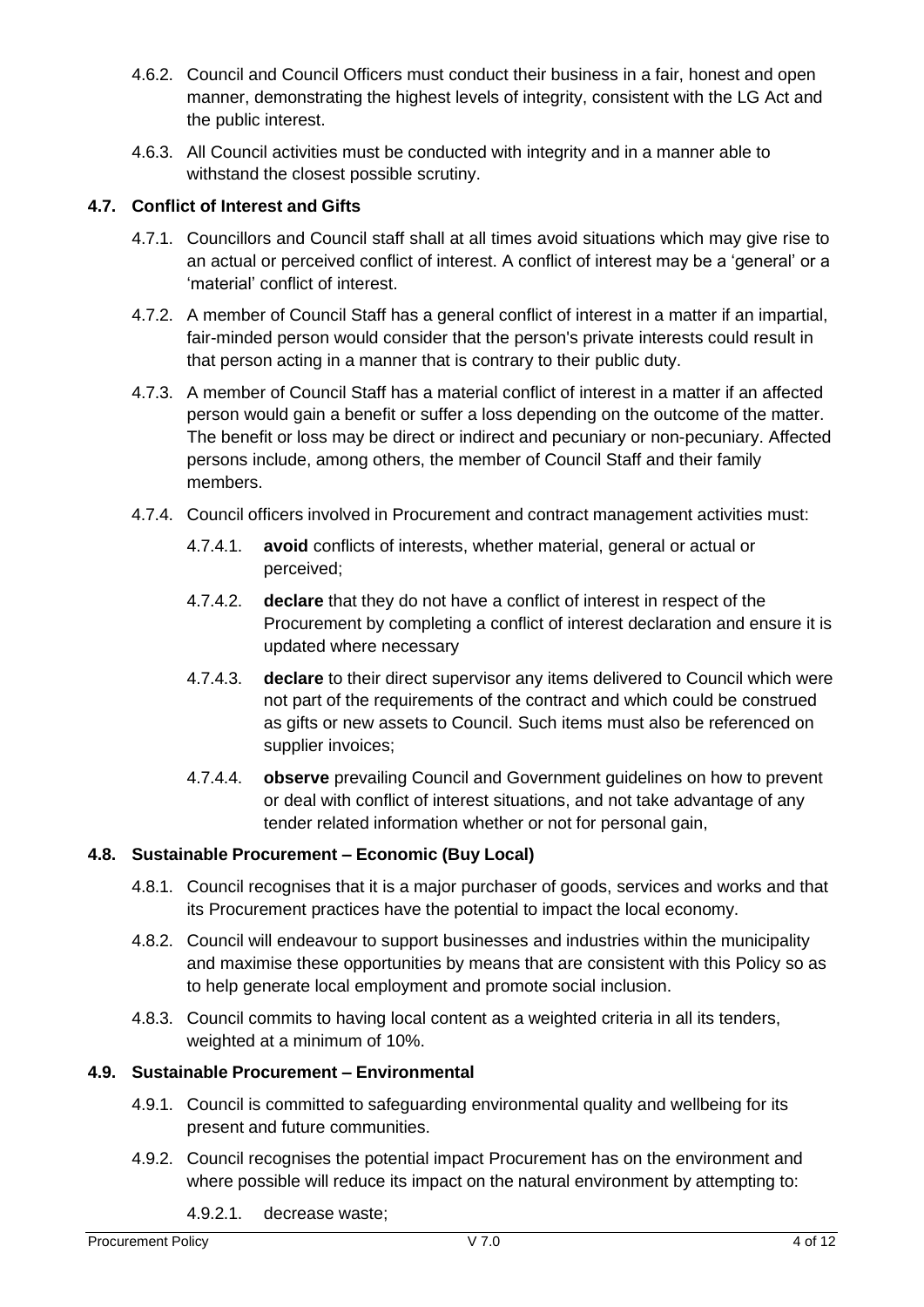- 4.9.2.2. increase recycling;
- 4.9.2.3. decrease greenhouse gas emissions;
- 4.9.2.4. decrease water consumption;
- 4.9.2.5. minimise the degradation and destruction of natural resources; and
- 4.9.2.6. limit Council's impact on climate change.
- 4.9.3. Accordingly, in the Procurement process, steps must be taken to:
	- 4.9.3.1. encourage and prefer the production and use of eco-friendly products which are more power efficient;
	- 4.9.3.2. select energy, fuel and water efficient products (ideally Energy and Water Star Ratings of 4 Star and above, and low  $Co<sub>2</sub>$  emission vehicles including electric and hybrid vehicles;
	- 4.9.3.3. where practicable, purchase from a source which is less polluting or uses clean technology;
	- 4.9.3.4. consider the provision of re-usable products and recycling as part of the project planning process, including the consideration of whole-life costs and disposal considerations;
	- 4.9.3.5. where practicable, buy recycled/part recycled products to optimise consumption and stimulate demand for recycled products, promoting the collection and reprocessing of waste and working towards zero discharge to landfill.

### <span id="page-4-0"></span>**4.10. Sustainable Procurement – Social**

- 4.10.1. Council recognises that its decisions have the ability to redress social disadvantage and improve social diversity including in relation to ethnicity, gender and disability.
- 4.10.2. Council will take into account the effect of its decisions on diversity and equal opportunity in all Procurement decision making.
- 4.10.3. Council's Procurement processes will support the generation of positive social outcomes where it can be justified on a Value for Money basis including but not limited to:
	- 4.10.3.1. giving preference to businesses that employ local or socially disadvantaged residents or residents living with a disability in the City of Melton; and/or
	- 4.10.3.2. giving preference to Aboriginal and/or Torres Strait Islander Businesses;
	- 4.10.3.3. giving preference to businesses that provide evidence of gender equality in leadership (organisational structure) or proscriptive measures to address gender imbalance (e.g. copy gender equality policy or policies).

## **5. Procurement Methods**

- **5.1.** Council's standard methods for purchasing goods, services and works are:
	- 5.1.1. purchase order following a quotation or tender process from suppliers for goods, services or works that represent Value for Money under the thresholds adopted by Council;
	- 5.1.2. under contract following a quotation or tender process;
	- 5.1.3. using collaborative Procurement arrangements as described in section [8;](#page-8-0)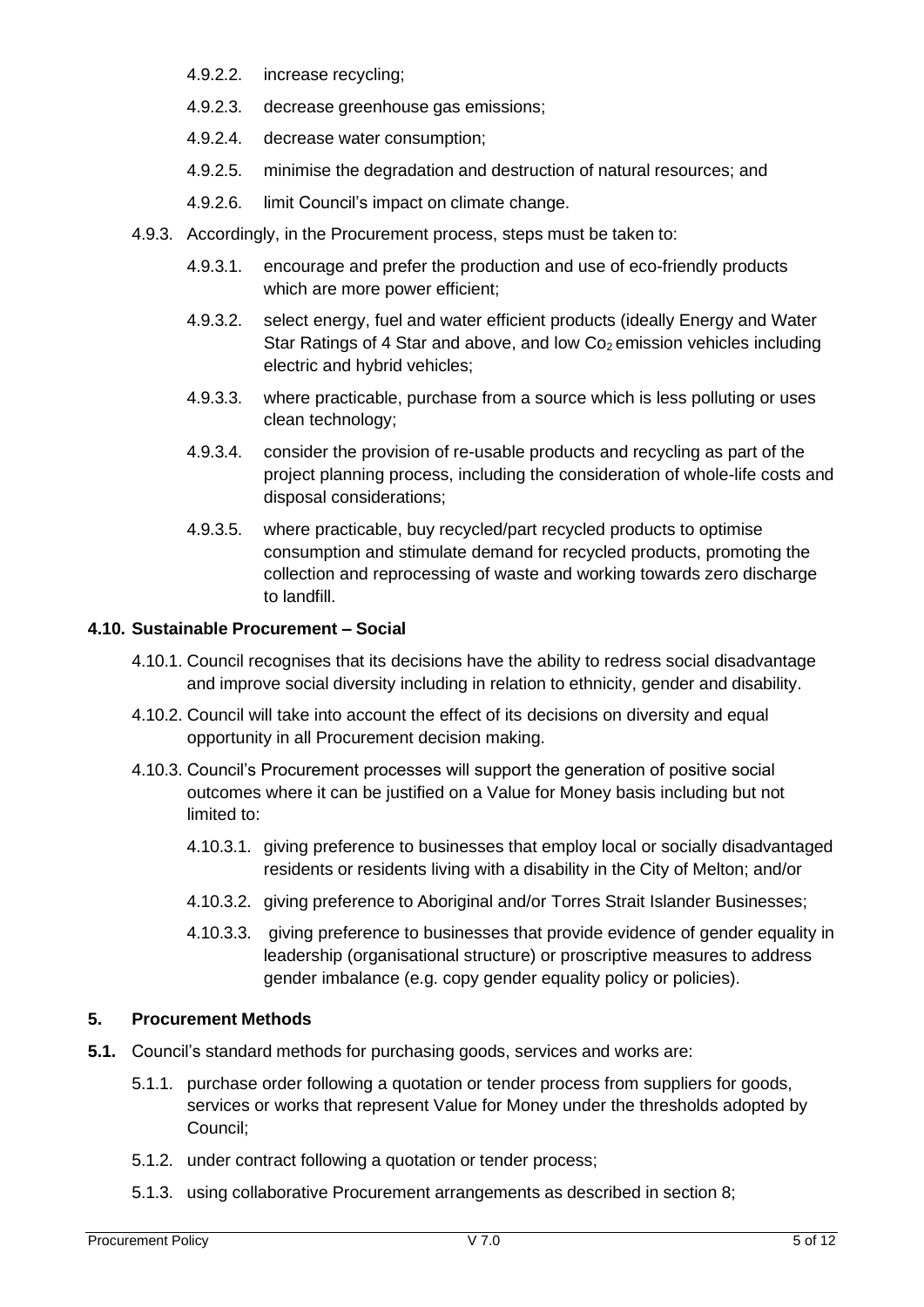- 5.1.4. using Ministerial approved arrangements;
- 5.1.5. corporate business card; and
- 5.1.6. petty cash.

# **6. Procurement Thresholds**

### **6.1. General**

Section 108 of the LG Act requires Council to set the Total Contract Value above which the Council must invite a tender or seek an expression of interest.

### **6.2. Tender thresholds**

Council will invite tenders from the supply market in the following circumstances:

| <b>Where Total Contract Value</b><br>(including GST) will exceed:                                                | <b>Procurement Methodology</b>                                                                                                                          |
|------------------------------------------------------------------------------------------------------------------|---------------------------------------------------------------------------------------------------------------------------------------------------------|
| Up to \$2,500                                                                                                    | In accordance with the Procurement                                                                                                                      |
| \$2,501 to \$10,000                                                                                              | Procedures to achieve Value for Money<br>At least 1 written quote<br>and<br>In accordance with the Procurement<br>Procedures to achieve Value for Money |
| \$10,001 to \$149,999 (goods and<br>services<br>or<br>\$10,001 to \$199,999 (building and<br>construction works) | At least 3 written quotes<br>and<br>In accordance with the Procurement<br>Procedures to achieve Value for Money                                         |
| \$150,000 (goods and services)<br>or<br>\$200,000 (building and construction<br>works)                           | A public tender process is required<br>and<br>In accordance with the Procurement<br>Procedures to achieve Value for Money                               |

## **6.3. Expressions of Interest**

Council will seek Expressions of Interest when:

- 6.3.1. the requirement is complex, difficult to define or unknown;
- 6.3.2. the requirement is capable of several technical solutions;
- 6.3.3. it reasonably believes that a high number of tenders will be received;
- 6.3.4. the costs to tender will make the process of tendering uncommercial for tenderers;
- 6.3.5. uncertainty exists as to whether the vendor will offer the required Procurement; or
- 6.3.6. Council requires external input before addressing the particular issue.

## **6.4. Contract Variations**

All contract variations will be assessed to determine whether they are properly characterised as variations, or whether they are in effect a new contract. For the purposes of this Policy, a contract variation will not constitute a new contract unless it has been assessed as being a new contract based on factors like:

6.4.1. the monetary value of the proposed variation, i.e. the value of the variation in the context of the thresholds fixed by this Policy;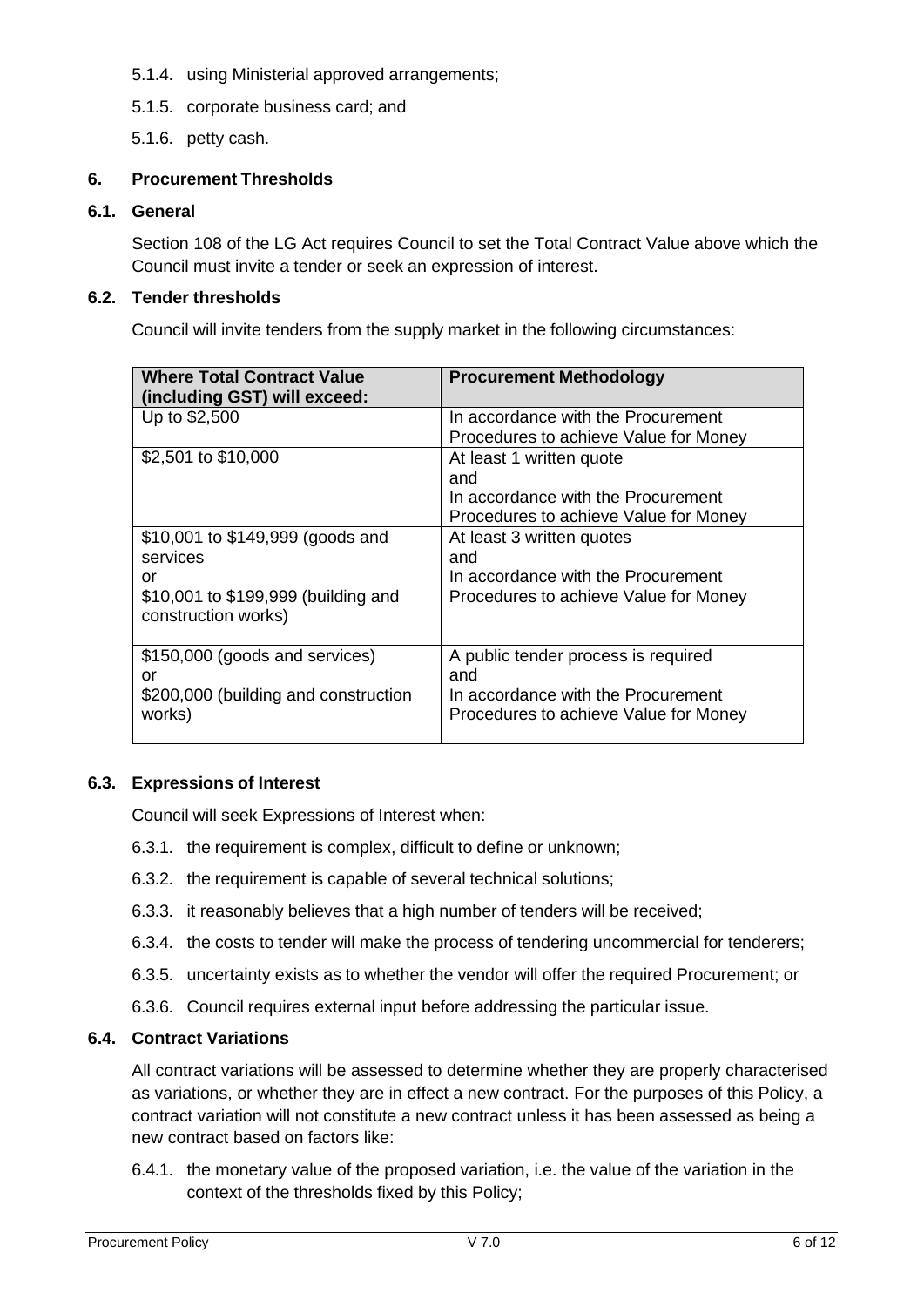6.4.2. the subject matter of the proposed variation, and whether it is consistent with the subject matter scope of the initial contract or some different and additional service or product scope.

Approval and execution of variations must follow Council delegations based on the Total Contract Value of the variation.

### **6.5. Exemptions from thresholds and procedures**

Council may choose to exempt a particular Procurement from the thresholds above and associated tender and expression of interest procedures in the following circumstances.

The exemption process, including requirements for endorsement of the alternative Procurement strategy must be performed in accordance with the Procurement Procedures.

| <b>Exemption</b><br>description                                                                                                                                 | <b>Explanation</b>                                                                                                                                                                                                                                                                                                                                        |
|-----------------------------------------------------------------------------------------------------------------------------------------------------------------|-----------------------------------------------------------------------------------------------------------------------------------------------------------------------------------------------------------------------------------------------------------------------------------------------------------------------------------------------------------|
| A contract made<br>because of genuine<br>emergency or hardship                                                                                                  | Allows a contract to be entered into where the CEO<br>$\bullet$<br>considers it to be necessary because of an emergency (e.g.<br>toprovide immediate response to a natural disaster,<br>declared emergency, etc.)                                                                                                                                         |
|                                                                                                                                                                 | In the event that any Contracts are entered as a result of<br>$\bullet$<br>genuine emergency or hardship the CEO will notify the<br>Mayor of same within a reasonable period of time of<br>entering that Contract                                                                                                                                         |
| <b>Extension of contracts</b><br>while Council is at<br>market                                                                                                  | Allows the extension of an existing contract where the<br>$\bullet$<br>Procurement process to replace the contract has<br>commenced (or is imminent) and where the establishmentof<br>an interim short-term arrangement with an alternative<br>supplier would lead to Council achieving lesser Value for<br>Money or an adverse effect on public interest |
| <b>Professional Services</b><br>unsuitable for tendering                                                                                                        | Only allows the acquisition of legal services and insurance<br>$\bullet$<br>(other than broking services)                                                                                                                                                                                                                                                 |
| <b>Novated Services</b>                                                                                                                                         | Allows a contract to be novated to a new third party where<br>$\bullet$<br>the initial contract was entered into in compliance with the<br>Act and due diligence has been undertaken in respect to the<br>new party                                                                                                                                       |
| A contract made with, or<br>apurchase from a<br>contract made by,<br>another government<br>entity, government-<br>owned entity or other<br>approved third party | Allows contracts with another government entity or<br>$\bullet$<br>government owned entity.                                                                                                                                                                                                                                                               |
|                                                                                                                                                                 | Allows engagements pursuant to panels established by<br>$\bullet$<br>another government entity, local authority or approved<br>group purchasing scheme (including Collaborate<br>Procurement Arrangements). The Procurement<br>Procedures will set out approved group purchasing<br>schemes.                                                              |
| Information technology<br>licensing, maintenance<br>and support renewals                                                                                        | Allows the renewal of software licenses and maintenance<br>and support, or upgrade to existing systems, where thereis<br>only one supplier of the software who holds the intellectual<br>property rights to the software.                                                                                                                                 |
| Collaborative<br>Procurement<br>Arrangements and<br>processes                                                                                                   | Where a competitive tender process has been conducted<br>$\bullet$<br>under a Collaborative Procurement Arrangement. Also<br>allows Council to continue or use outputs of a competitive<br>tender process performed during an unfinished<br>Collaborative Procurement Process or one in which Council<br>has ceased to participate in circumstances where |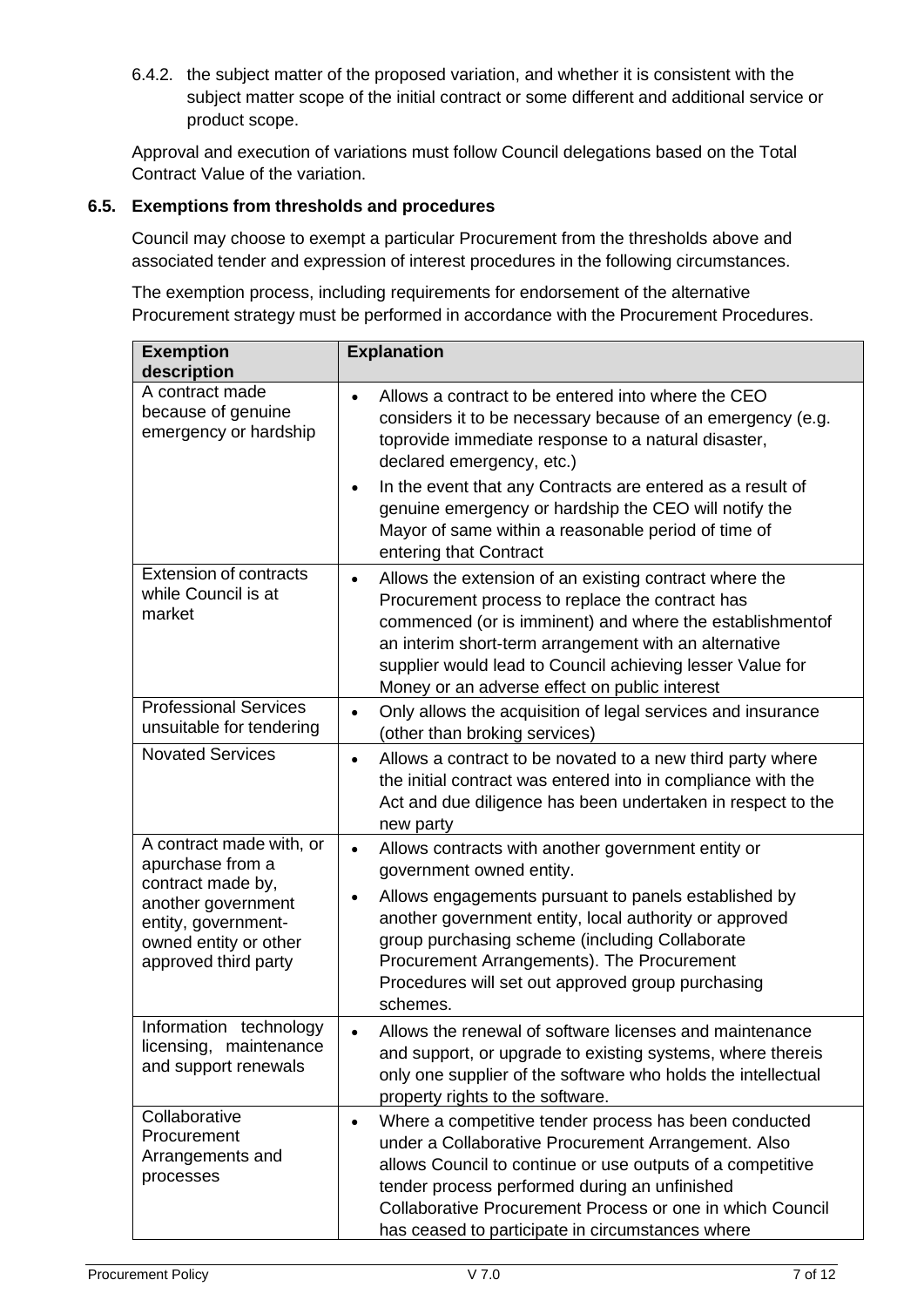|                                                            | an additional tender process would lead to Council<br>achieving lesser Value for Money                                                                                                                                                                                                                 |
|------------------------------------------------------------|--------------------------------------------------------------------------------------------------------------------------------------------------------------------------------------------------------------------------------------------------------------------------------------------------------|
| <b>Operating Leases</b>                                    | Where a lessor leases an asset (generally a vehicle or<br>plant and equipment) to the Council and assumes the<br>residual value risk of the vehicle.                                                                                                                                                   |
| Monopoly market or<br>sole supplier                        | Statutory compulsory monopoly insurance schemes<br>(WorkCover, motor vehicle insurance)                                                                                                                                                                                                                |
|                                                            | Supply of utilities or other services by statutory bodies with<br>a monopoly (electricity, water)                                                                                                                                                                                                      |
|                                                            | Where a Procurement requires access to the sole source<br>of, or access to, the required services, particular facilities<br>or intellectual property, including where the marketplace is<br>restricted by license conditions or third-party ownership of<br>an asset (excluding public utility plant); |
|                                                            | Council is party to a joint arrangement where Council<br>jointly owns the Intellectual Property with a third party<br>provider;                                                                                                                                                                        |
| Adverse effect on<br>Value for Money or<br>public interest | Where the Council or the CEO considers the nature of the<br>Procurement or the characteristics of the market are such<br>that a public tender process would lead to Council<br>achieving lesser Value for Money or an adverse effect on<br>public interest.                                            |

### **6.6. Treatment of GST**

All monetary values stated in this Policy include GST unless specifically stated otherwise.

#### **7. Public Tender requirements**

#### **7.1. Advertisements**

All public tenders invited by the Council, may be published via Council's eTendering Portal and may be advertised in the media.

#### **7.2. Tender Evaluation**

- 7.2.1. A tender evaluation panel will be established to evaluate each tender submission against the tender's selection criteria.
- 7.2.2. Tender evaluation panels:
	- 7.2.2.1. will be made up of representatives that reflect Council and the community, including representatives of different genders, cultural backgrounds, abilities and age; and
	- 7.2.2.2. can include external personnel in order to ensure the best outcome for a Procurement activity;
	- 7.2.2.3. must comprise of at least 3 persons; and
	- 7.2.2.4. must have an appointed chairperson.
- 7.2.3. A Tender Evaluation Plan shall be developed, approved and strictly adhered to by that panel. Amongst other things, this involves the establishment of more detailed evaluation criteria and the application of a pre-approved and robust weighted scoring system.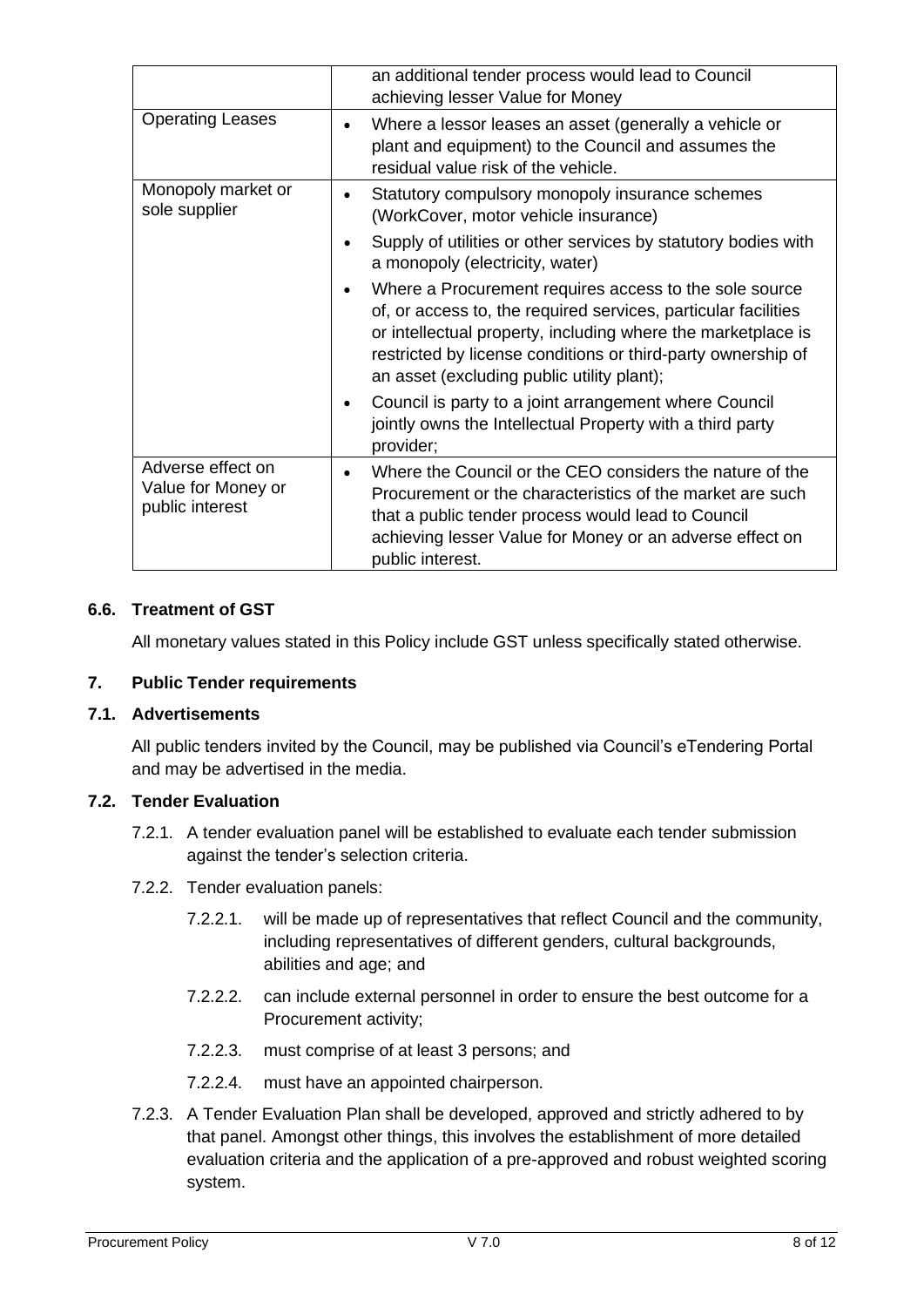7.2.4. The Tender Evaluation Plan should be completed and signed off by the evaluation panel prior to the tender or quotation being issued.

# **7.3. Evaluation Criteria**

- 7.3.1. The Council may include evaluation criteria categories to determine whether a proposed contract provides Value for Money, including:
	- 7.3.1.1. mandatory compliance criteria;
	- 7.3.1.2. tendered price;
	- 7.3.1.3. capacity of a tenderer to provide the goods and/or services and/or works; and
	- 7.3.1.4. Sustainable Procurement.

## **7.4. Probity Advisor**

- 7.4.1. A formal probity plan should be developed, and a probity advisor appointed where:
	- 7.4.1.1. the proposed Total Contract Value exceeds \$10 million (or any lesser value set by Council);
	- 7.4.1.2. the proposed contract is considered particularly complex, of a high risk or controversial nature, and requiring a high level of public confidence.
- 7.4.2. A probity advisor may be appointed to any tender evaluation panel and may be appointed to oversee the evaluation process.

## **7.5. Shortlisting and Negotiations**

- 7.5.1. Council may conduct a shortlisting process during Expression of Interest, tender and quotation processes. Shortlisting will occur only in pursuit of Value for Money by Council.
- 7.5.2. Shortlisted tenderers may be invited by the Council to submit a best and final offer in relation to all or certain aspects of their respective tenders.
- 7.5.3. Once a preferred tenderer(s) is/are selected, negotiations can be conducted in order to obtain the optimal solution and commercial arrangements, providing the scope remains within the intent of the tender. Probity requirements apply to all negotiations.

## <span id="page-8-0"></span>**8. Collaborative Procurement**

- 8.1.1. In accordance with Section 108(c) of the LG Act, Council will first give consideration to Collaborative Procurement Arrangements.
- 8.1.2. Council Staff must consider any opportunities for Collaborative Procurement Arrangements in relation to a Procurement process undertaken by Council.
- 8.1.3. Any Council report that recommends entering into a Procurement arrangement must set out information relating to opportunities for Collaborative Procurement Arrangements, only if available, including:
	- 8.1.3.1. the nature of those opportunities, if any, and the councils or public bodies with which they are available; and
	- 8.1.3.2. why Council did, or did not, pursue the identified opportunities for collaboration in relation to that Procurement process.
- 8.1.4. Procurements where the specifications of the goods, services or works required are unique to a specific Council site and are not applicable to other Councils will not be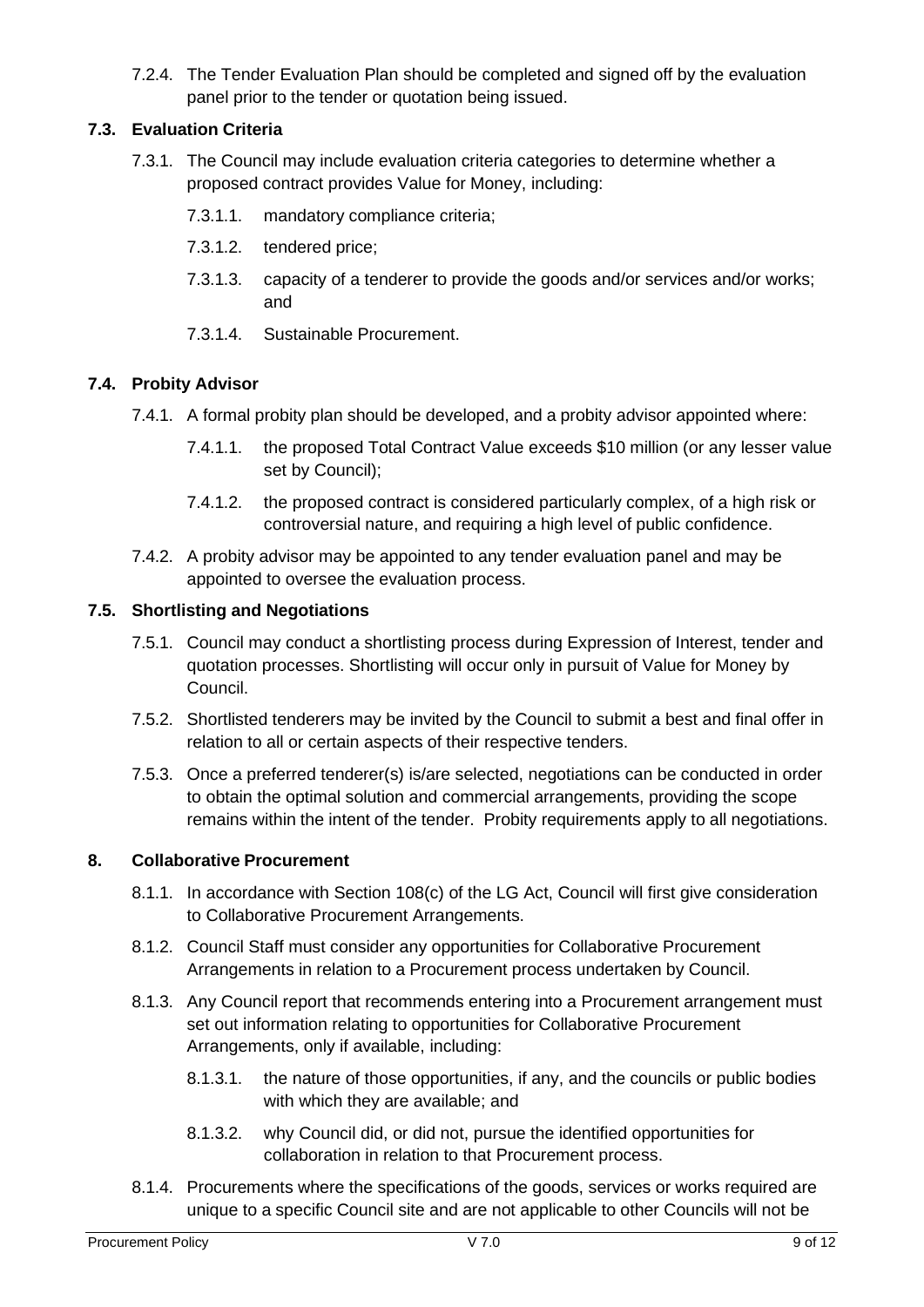considered for collaboration. Any Federal or State Government grant funded projects may be excluded from collaborative Procurement.

# **9. Management of Procurement**

## **9.1. Delegations**

- 9.1.1. Delegations define the limitations within which Council Staff are permitted to commit Council to the Procurement of goods, services or works.
- 9.1.2. An endorsed instrument of delegation will identify specified Council Staff that may undertake certain purchases, quotation, tender and contractual processes without prior referral to the Council. This enables the Council to conduct Procurement activities in an efficient and timely manner whilst maintaining transparency and integrity.

# **9.2. Internal Controls**

- 9.2.1. The CEO will install and maintain a framework of internal controls over Procurement processes that will ensure:
	- 9.2.1.1. More than one person is involved in and responsible for the authorisation of a transaction from end to end;
	- 9.2.1.2. Transparency in the Procurement process;
	- 9.2.1.3. A clearly documented audit trail exists for Procurement activities;
	- 9.2.1.4. Appropriate authorisations are obtained and documented;
	- 9.2.1.5. Systems are in place for appropriate monitoring and performance measurement;
	- 9.2.1.6. A process is in place for escalation, where appropriate, of Procurement matters (including procedural non-compliance) to the executive leadership team, the audit and risk committees and Council.

## **9.3. Disclosure of Information**

- 9.3.1. As part of the process of Procurement, Council and Council Officers may receive information that is confidential, sensitive in nature or that may prejudice the business of a tenderer if publicly released.
- 9.3.2. Council and Council Officers will act with discretion to ensure that, unless required by law, confidential and commercially sensitive information is not revealed to any person other than Council or any Council Officers involved in the Procurement process and then only for the purpose of the Procurement process.
- 9.3.3. If required to release confidential or sensitive information, Council or Council Officers will do so in a commercially sensitive manner and in accordance with applicable privacy laws.
- 9.3.4. Council and Council Officers shall, at all times, comply with the *Privacy and Data Protection Act* 2014 (Vic), the *Health Records Act* 2001 (Vic), the Information Privacy Principles, the Health Privacy Principles and Council's Privacy Policy.

## **9.4. Tender Evaluation**

Council and Council Officers must ensure that all tender processes comply and adhere to Council's Tender Process Guide and Tender Evaluation Plan.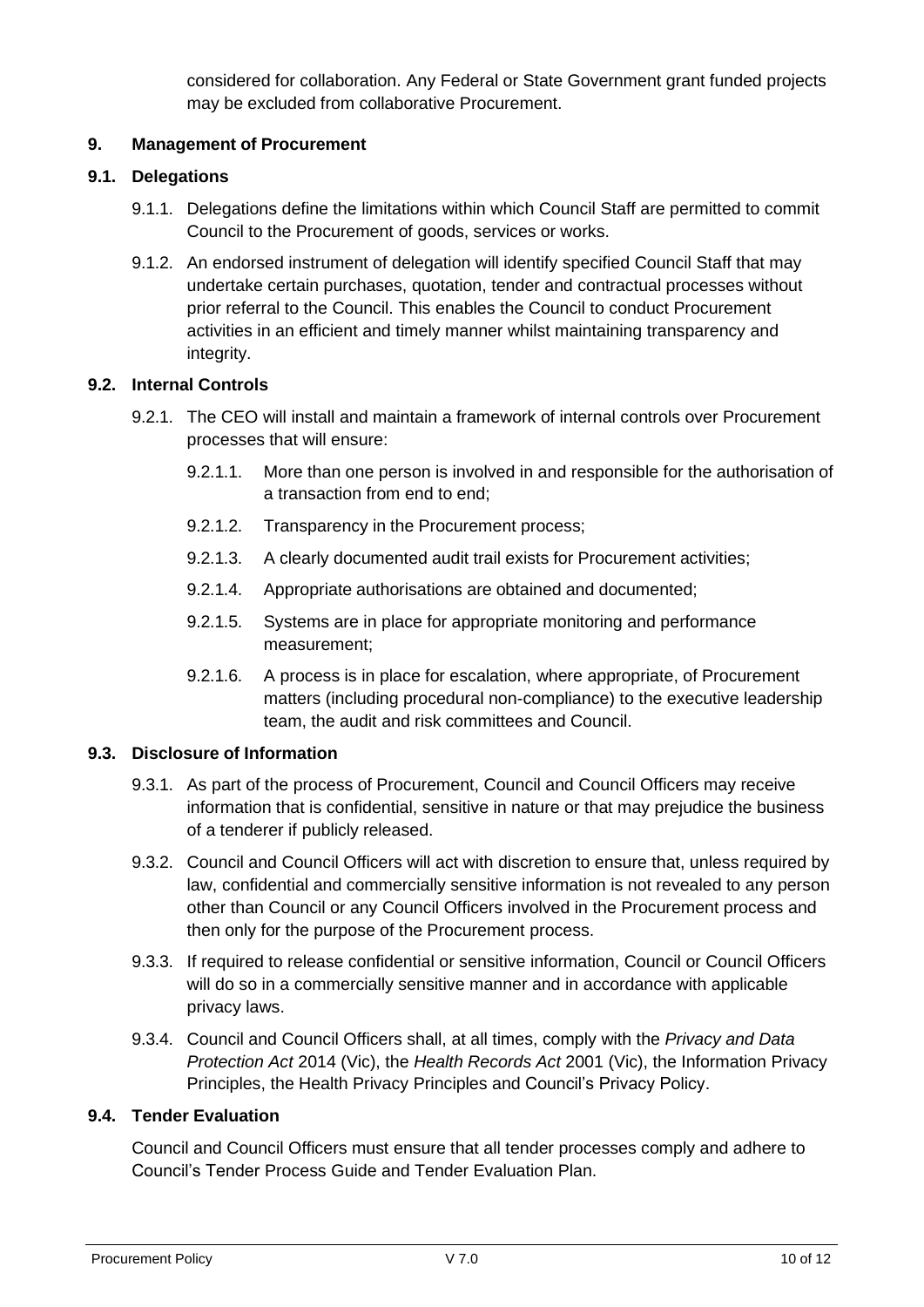### **9.5. Performance Measurement and Continuous Improvement**

Council will ensure that appropriate performance measures are established and reporting systems are used to monitor performance and compliance with this Policy to support continuous improvement to improve this Policy.

#### **9.6. Processes and Procedures**

- 9.6.1. Council will have and implement processes, templates and guidelines for all stages of the end-to- end Procurement and contract management lifecycle.
- 9.6.2. When purchasing goods, services and works, Council will adhere to the terms of the Purchasing Procedures Manual.

### **9.7. Other Council Policies**

Further to complying with this Policy, Council and Council Officers must not engage in any activity during a Procurement process that would breach any law or any other policy of Council. To the extent that the law and this Policy are inconsistent, the law will prevail.

#### **10. Responsibility/Accountability**

#### **10.1. Executive and Managers**

It is the responsibility of all managers and the executives of Council to ensure this Policy is strictly adhered to.

#### **10.2. All Staff**

It is the responsibility of all employees of Council to ensure that they comply with this Policy.

#### **11. Policy Review process**

In accordance with the LG Act, Council will review its Procurement Policy at least once during each 4-year term of the Council.

### **12. References and links to policy and legislation**

The Council's Procurement activities shall be carried out to the professional standards in accordance with best practice and in compliance with the Act and applicable policies and procedures including Codes of Conduct for Councillors, Council Staff and suppliers

This policy has clear linkages to a range of codes, charters, legislation and Council documents, including:

| <b>Name</b>                                | Location                          |
|--------------------------------------------|-----------------------------------|
| Local Government Act 2020 (Vic)            | http://www.legislation.vic.gov.au |
| Competition & Consumer Act 2010 (Cth)      | http://www.comlaw.gov.au          |
| Privacy and Data Protection Act 2014 (Vic) | http://www.legislation.vic.gov.au |
| Health Records Act 2001 (Vic)              | http://www.legislation.vic.gov.au |
| Working with Children Act 2005 (Vic)       | http://www.legislation.vic.gov.au |
| Gender Equality Act 2020 (Vic)             | http://www.legislation.vic.gov.au |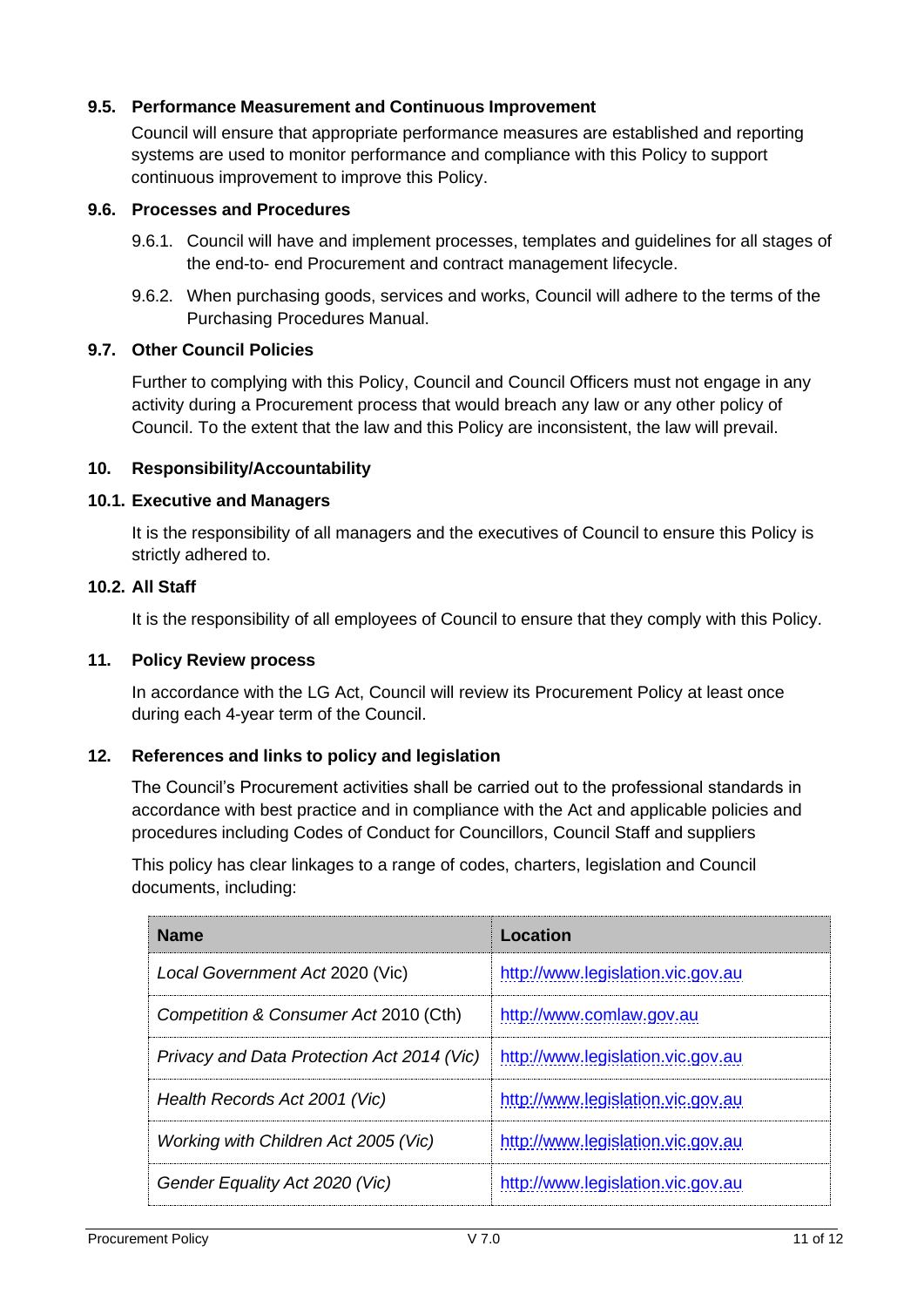| <b>Procurement Procedure Manual</b>                                 | Council Intranet                                                                                                                                     |
|---------------------------------------------------------------------|------------------------------------------------------------------------------------------------------------------------------------------------------|
| <b>Contract Management Guidelines</b>                               | http://www.mav.asn.au                                                                                                                                |
| Australian Government Sustainable<br><b>Procurement Guide</b>       | http://www.environment.gov.au/                                                                                                                       |
| Social Procurement: A Guide for Victorian<br>Local Government       | http://www.dpcd.vic.gov.au                                                                                                                           |
| Best Practice Guide for Gender equity in<br><b>Local Government</b> | https://www.localgovernment.vic.gov.au/<br>data/assets/pdf file/0030/329277/Gende<br>r-Equity-in-Local-Government-Best-<br><b>Practice-Guide.pdf</b> |